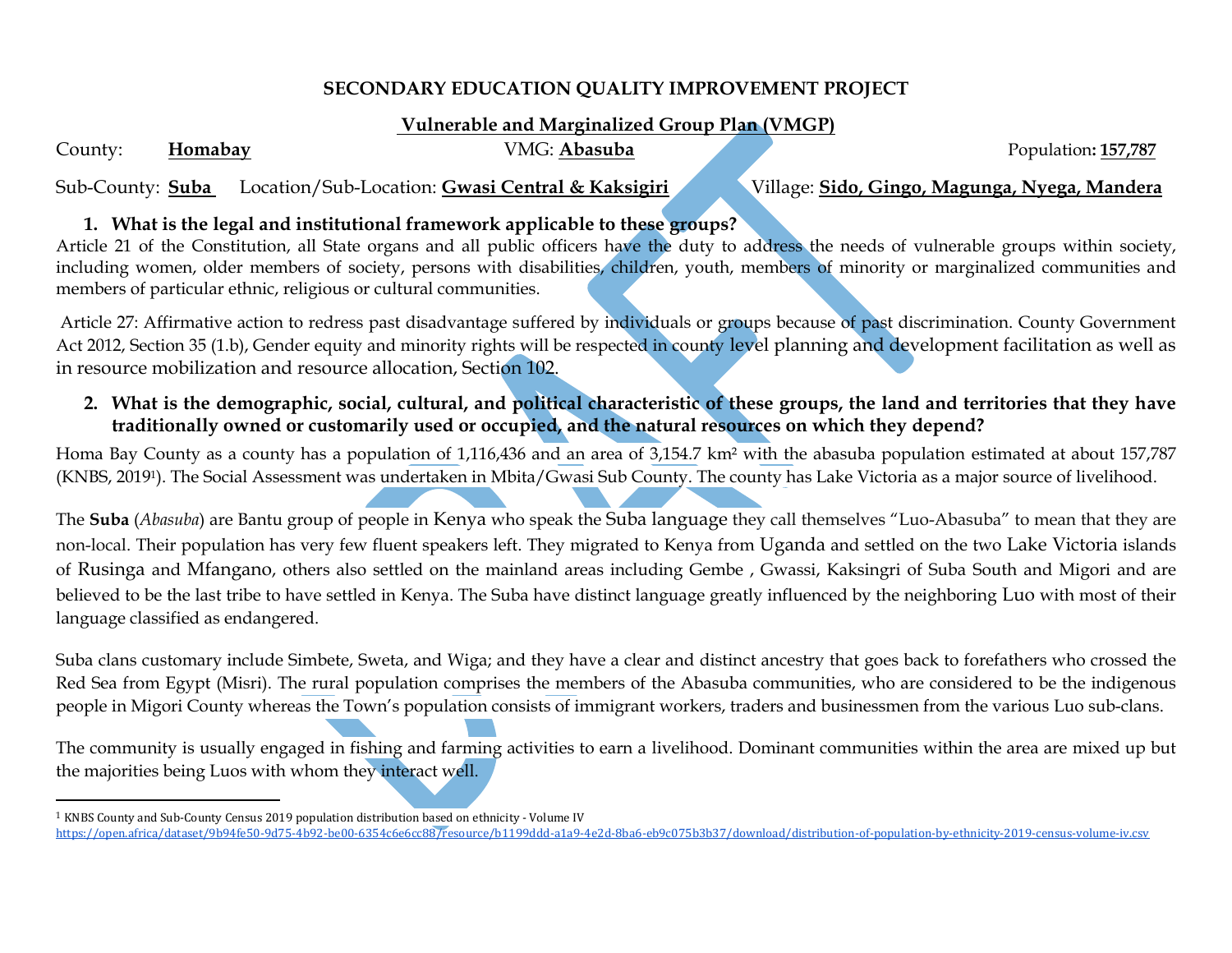During the social assessment in Gwassi central location, participants were consulted with representation form PWDs, widows and Child-headed families. Challenges faced by the Abasuba that have influenced education include cultural practices like early marriages, teenage pregnancies, home deliveries and use of traditional medicinal remedies, wife inheritance with sexual relationship and open space defecation because they do not have a toilet readily accessible or due to traditional cultural practices. The population of child headed families is also on the rise.

### **3. Provide a summary of results of the free, prior, and informed consultation with these groups that was carried out during the sub-project preparation and that led to broad community support for the project.**

During the social assessment in Gwassi central location, magunga village a total of 54 participants (35 Male and 19 female) with representation form PWDs, widows and Child-headed families were consulted. The social assessment enabled identification of potential barriers to education, analysis of the risks, mitigation measure and identification of persons' who would support in implementation of the activities.

| POTENTIAL BARRIERS<br><b>ON EDUCATIONAL</b><br><b>ISSUES</b> | <b>CAUSES OF THE BARRIERS</b>                                                                                                                                                                                                                                                                                                                                       | <b>MITIGATION MEASURES/</b><br><b>RECCOMENDATIONS</b>                                                                                                                                                                                                                                                                                                                                                                                                                                                                                                                                                                                                       | <b>STATE WHETHER</b><br><b>ADDRESSED BY</b><br><b>SEQIP OR NOT</b> | <b>ACTORS/</b><br><b>RESPONSIBILITY</b>                                                                                                                                                                                                                                                                    |
|--------------------------------------------------------------|---------------------------------------------------------------------------------------------------------------------------------------------------------------------------------------------------------------------------------------------------------------------------------------------------------------------------------------------------------------------|-------------------------------------------------------------------------------------------------------------------------------------------------------------------------------------------------------------------------------------------------------------------------------------------------------------------------------------------------------------------------------------------------------------------------------------------------------------------------------------------------------------------------------------------------------------------------------------------------------------------------------------------------------------|--------------------------------------------------------------------|------------------------------------------------------------------------------------------------------------------------------------------------------------------------------------------------------------------------------------------------------------------------------------------------------------|
| Learners transition is<br>slightly low                       | Due to lack of knowledge and value of education<br>on the parents<br>Lack of funds for student upkeep in school<br>Low economic status of parents<br>Long distances travel to access education<br>secondary level services<br>Negative perceptions<br>Biases in selection of projects' beneficiaries<br>No representation in bursary and scholarships<br>committees | Conducting community forums to sensitize<br>community on importance of education and<br>school participation by learners.<br>• Awareness creation and advocacy on negative<br>cultural practices prevention.<br>• Affirmative action to the community when giving<br>scholarship/bursaries<br>• Sensitization parents on how apply for bursaries<br>and scholarships for learners.<br>• Provision of school fees mentorship and social<br>support<br>• Strengthen guidance and counseling<br>• Inclusion of community representatives in project<br>committees.<br>· Increase on government scholarships.<br>• Identify the needy learners for scholarship. | will<br><b>This</b><br>be<br>captured in sub-<br>component 2.2     | • VMGs focal persons<br>• VMGs representatives<br>$\bullet$ MOE<br>$\bullet$ ML&SP<br>$\bullet$ MDAs<br>• Min. of Interior<br>$\bullet$ NG-CDF<br>• Community<br>• Opinion leaders<br>• FBOs/NGOs/CBOs.<br>$\bullet$ CSO's<br>• Parents Association<br>(PAs)<br>• Political leaders<br>• County government |
| Learners dropping out<br>of school                           | • Teenage pregnancies/Early marriage among the<br>girls<br>• Inadequate funding of FDSE & FPE                                                                                                                                                                                                                                                                       | Conducting community forums to sensitize them<br>on importance of education and school<br>participation by learners.<br>• Set aside advocacy fund for capacity building,<br>holding seminars forum with learners, parents.                                                                                                                                                                                                                                                                                                                                                                                                                                  | This will be<br>addressed in SEQIP<br>Sub-Component 2.2            | <b>VMGs focal persons</b><br><b>VMGs representatives</b><br>MOE, Local Admin,<br><b>Education Officials,</b><br>ML&SP, Opinion leaders,                                                                                                                                                                    |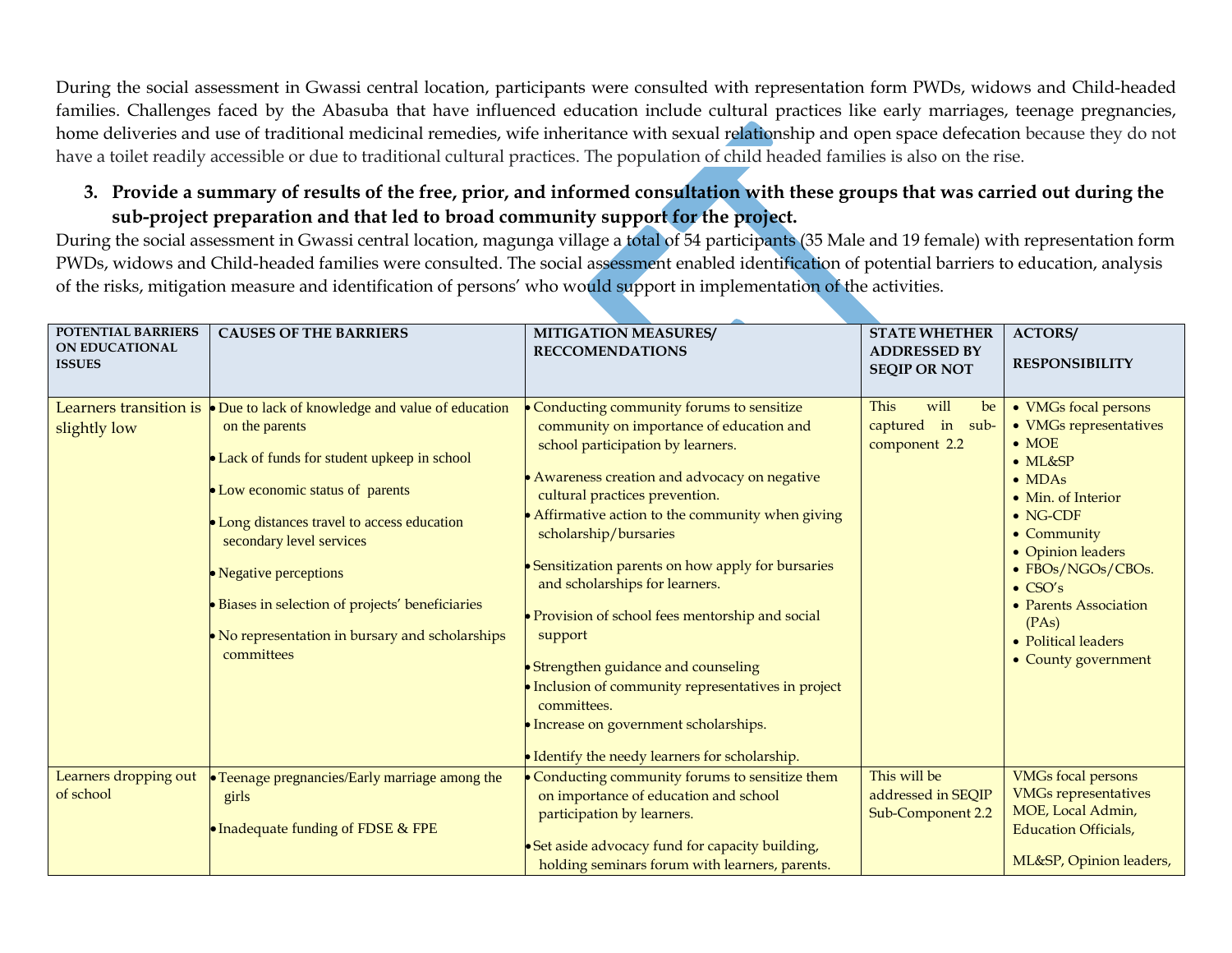|                                                                        | • Children heading families due to absent parents<br>• Inheritance of wives an early marriage amog<br>teenagers leading to child-headed families<br>• Fishing underage/teenagers<br>· Poor attitude towards education<br>Low awareness on the existence of the<br>education programs.<br>Community attitude and perception- Low value<br>of education<br>Unfair distribution of resources by county<br>government                                                                                                                                         | • Mentorship program for learners.<br>• Inclusion of community representatives in project<br>committees.<br>• Advocacy campaigns in the community against<br>negative cultural practises.<br>Conducting community forums to sensitize them<br>on importance of education and school<br>participation by learners.<br>• Fair distribution of resources by county<br>government. More funding of FDSE & FPE to avoid<br>drop outs |                                                                                 | FBOs/CBOs/NGOs,                                                                                                                                                                                                                                       |
|------------------------------------------------------------------------|-----------------------------------------------------------------------------------------------------------------------------------------------------------------------------------------------------------------------------------------------------------------------------------------------------------------------------------------------------------------------------------------------------------------------------------------------------------------------------------------------------------------------------------------------------------|---------------------------------------------------------------------------------------------------------------------------------------------------------------------------------------------------------------------------------------------------------------------------------------------------------------------------------------------------------------------------------------------------------------------------------|---------------------------------------------------------------------------------|-------------------------------------------------------------------------------------------------------------------------------------------------------------------------------------------------------------------------------------------------------|
| infrastructure<br>in<br>schools,                                       | Lack of basic/proper $\bullet$ Live too far in the remote areas challenging<br>access to schools.<br>Congested Classrooms due to Increase in<br>number of learners<br>Poor infrastructure in schools and the<br>community<br>Lack of adequate secondary education facilities<br>Limited access to social amenities, health and<br>education services<br>Lack of sanitary facilities - dirty water.<br>Lack of accountability, transparency and<br>involvement in projects during<br>implementation.<br>Lack of youth involvement in community<br>projects | • Create awareness, participation and involvement<br>in all the stages of the project development.<br><b>Enhance structure like classrooms and library in</b><br>the existing schools.<br>• Construction of sanitary facilities<br>• Inclusion of community representatives in<br>development committees                                                                                                                        | This<br>will<br>be<br>captured in sub-<br>component 2.1and<br>Sub-component 4.1 | • VMGs focal persons<br>• VMGs representatives<br>• Community members<br>$\bullet$ MOE<br>$\bullet$ MDAs<br>$\bullet$ MOH<br>$\bullet$ NG-CDF<br>• Min. of Interior<br>• Community<br>• Opinion leaders<br>• Political leaders<br>• County government |
| <b>POTENTIAL BARRIES</b><br><b>TO NON - EDUCATION</b><br><b>ISSUES</b> | <b>BARRIER CAUSES</b>                                                                                                                                                                                                                                                                                                                                                                                                                                                                                                                                     | <b>MITIGATION MEASURES/</b><br><b>RECCOMMENDATIONS</b>                                                                                                                                                                                                                                                                                                                                                                          | <b>STATE WETHER</b><br><b>ADDRESSED BY</b><br><b>SEQIP OR NOT</b>               | <b>ACTORS/</b><br><b>RESPONSIBILITY</b>                                                                                                                                                                                                               |

**Contract**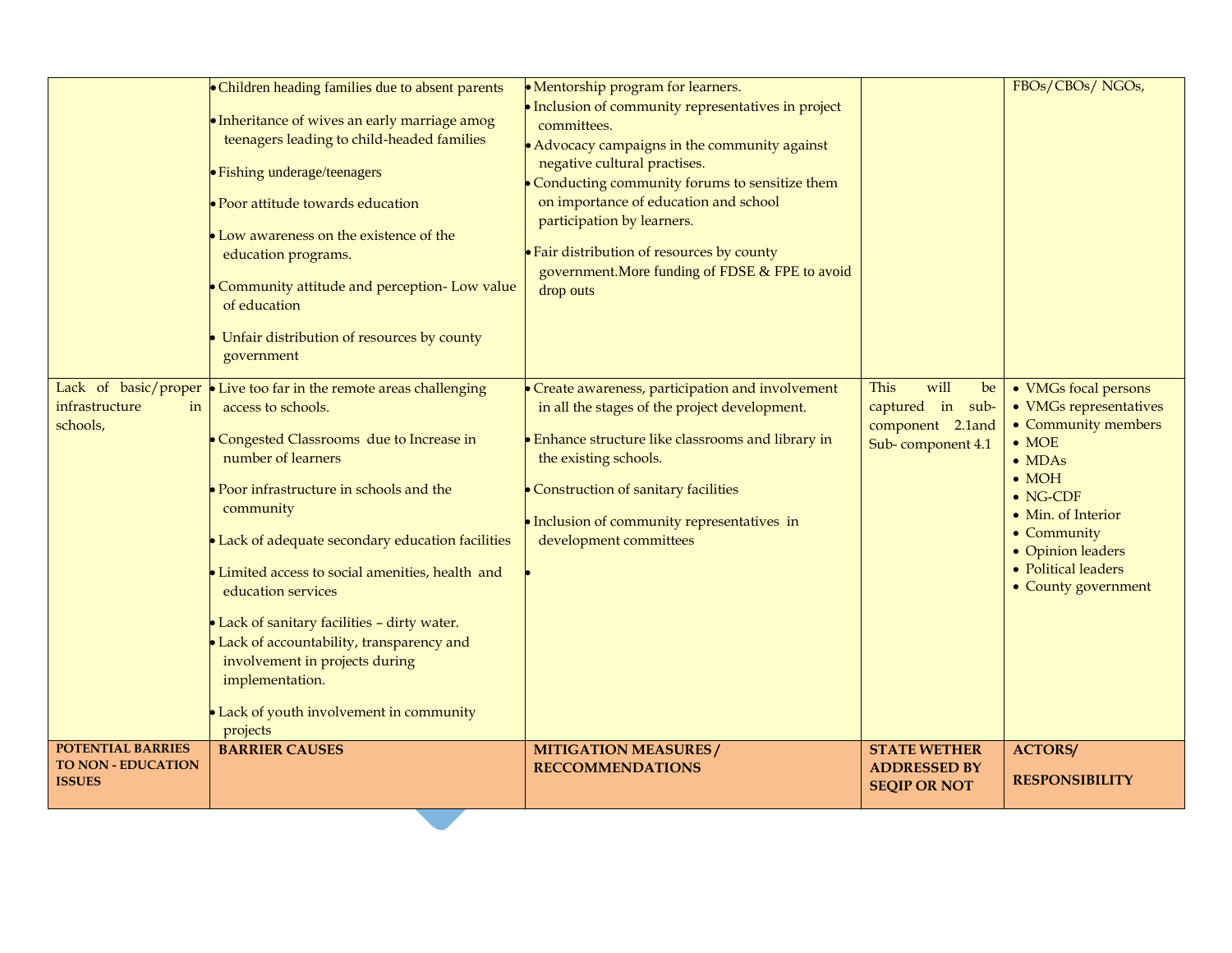|                                          | Low economic level in $\blacktriangleright$ Discrimination on employment opportunities                                                                                                                                                                                                               | <b>Expand economic opportunities</b>                                                                                                                                                                                                                                                                                              | This has not been                                                                                          | • VMGs focal persons                                                                                                                                                                                                                                                                 |
|------------------------------------------|------------------------------------------------------------------------------------------------------------------------------------------------------------------------------------------------------------------------------------------------------------------------------------------------------|-----------------------------------------------------------------------------------------------------------------------------------------------------------------------------------------------------------------------------------------------------------------------------------------------------------------------------------|------------------------------------------------------------------------------------------------------------|--------------------------------------------------------------------------------------------------------------------------------------------------------------------------------------------------------------------------------------------------------------------------------------|
| the community                            | · Permissive religious practices<br>• High illiteracy levels<br>• Unfair distribution of resources<br>• Lack of accountability, transparency and<br>involvement in projects                                                                                                                          | • Support community to get involved in Income<br><b>Generating Activities</b><br>• Issue of title deeds to community members<br>• Transparency on allocated funds<br>• Affirmative action on projects committees'<br>representatives selected by community members<br>Inclusion and fair representation in project<br>committees. | addressed in SEQIP<br>components, it<br>requires a multi-<br>sectoral approach                             | • VMGs representatives<br>• Community members<br>• Min of Agriculture<br>$\bullet$ NEMA<br>• Min. of Trade<br>• Min. of Environment<br>$\bullet$ ML&SP<br>• County Government.<br>• Community                                                                                        |
| Discrimination in<br>development agendas | • lack of involvement and marginalization by the<br>large communities<br>• Individuals vested interest in projects<br>implementation.<br>• Lack of accountability, transparency and<br>involvement in projects during<br>implementation.<br>Skewed distribution of resources by county<br>government | · Political representation in elective politics.<br>• Inclusion of community representatives in<br>development committees<br>• community participation in project's activities<br>• Community sensitization on mutual co-existence<br>among communities.                                                                          | This has not been<br>addressed in SEQIP<br>components<br>$\,$ it<br>requires a multi-<br>sectoral approach | • VMGs focal persons<br>• VMGs representatives<br>• Community members<br>$\bullet$ NEMA<br>$\bullet$ NCPWD<br>$\bullet$ ML&SP<br>• National / County<br>Government.<br>• Development partners.<br>• National Treasury<br>• FBOs/NGOs/CBOs.<br>$\bullet$ CSO's<br>$\bullet$ Community |

**4. How will free, prior, and informed consultation be carried out with these groups during project implementation? (How will feedback be received from VMGs and monitoring of impact of activities carried out?)**

| Objective                                                                       | <b>Activity</b>                                                                                                                      | Output                                                                                                                                     | <b>Indicators</b>                                                                                                                                                    | <b>Means of Verification</b>                                                                                                                                | <b>Budget cost</b><br>estimates<br>(USD) | <b>Time</b><br>frame |
|---------------------------------------------------------------------------------|--------------------------------------------------------------------------------------------------------------------------------------|--------------------------------------------------------------------------------------------------------------------------------------------|----------------------------------------------------------------------------------------------------------------------------------------------------------------------|-------------------------------------------------------------------------------------------------------------------------------------------------------------|------------------------------------------|----------------------|
| To disseminate<br>information<br>about SEQIP to<br>enhance project<br>ownership | Conducting advocacy<br>campaigns to sensitize<br>community and VMG<br>representatives on<br>SEQIP and<br>importance of<br>education. | • 50 VMGs representatives<br>sensitized on SEOIP<br>• 50 IEC materials, adapted,<br>procured and<br>disseminated<br>• 1 disclosure session | • No. of community sensitization<br>forums<br>• No. of IEC materials for advocacy<br>developed<br>• No. of IEC materials developed.<br>• No. of advocacy sessions on | · Sensitization Reports<br>Records – Adapted IEC<br>materials<br>$\bullet$ Sensitization schedules<br>List of attendance<br>Circulars to the Field officers | 5,000                                    | February<br>2022     |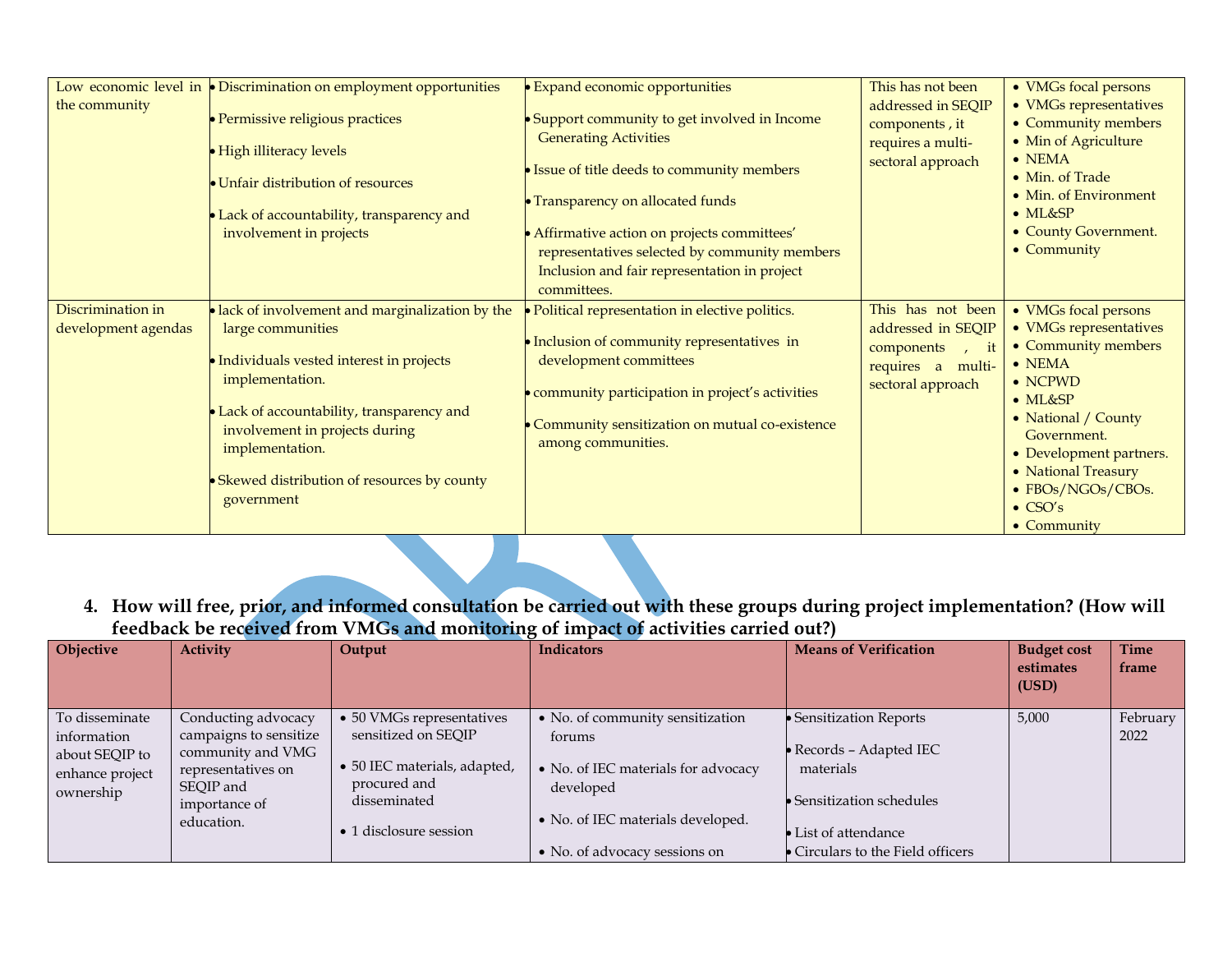|                                                                                                                                                                                 |                                                                                                                                                                |                                                                                                                    | government initiatives conducted.<br>• No. of VMGs sensitized<br>• No. of disclosure sessions                                                                                                                                         |                                                                                                                                                                                                                                                                                                                             |       |                  |
|---------------------------------------------------------------------------------------------------------------------------------------------------------------------------------|----------------------------------------------------------------------------------------------------------------------------------------------------------------|--------------------------------------------------------------------------------------------------------------------|---------------------------------------------------------------------------------------------------------------------------------------------------------------------------------------------------------------------------------------|-----------------------------------------------------------------------------------------------------------------------------------------------------------------------------------------------------------------------------------------------------------------------------------------------------------------------------|-------|------------------|
| To build<br>capacity of<br>committees on<br>Monitoring and<br>Evaluation to<br>ensure<br>enrolment,<br>attendance,<br>retention and<br>transition of<br>learners in<br>schools. | Monitor enrolment,<br>attendance, retention<br>and transition of<br>learners and<br>scholarship<br>beneficiaries in<br>schools.                                | • Termly monitoring of<br>learners enrolment,<br>attendance, retention and<br>transition                           | No. of learners in school.<br>· No. of learners under scholarship<br>from VMGs<br>No. of learners in school.<br>· No. f learners under scholarship<br>transitioning<br>No. of drop out cases referred.<br>• No of monitoring sessions | · Learner's progress reports.<br>· Class attendance Registers.<br>· Periodic school data.<br>· List of scholarship beneficiaries<br>• Disbursement schedules<br>· Admission letters<br>· Scholarship expenditure data<br>· Daily Occurrence Registers at<br>the Chief's office or Occurrence<br>book at the Police station. | 5,000 | Termly           |
| build<br>To<br>capacity<br>of<br>committees<br>on<br>Monitoring<br>and<br>Evaluation<br>in<br>infrastructure<br>implementation                                                  | Committee<br>support<br>monitoring<br>of<br>construction<br>of<br>a<br>additional classrooms<br>and enhancement of<br>infrastructure<br>in<br>existing schools | •2 schools infrastructure<br>enhanced                                                                              | · No. of classrooms constructed<br>· No. of monitoring sessions<br>No. of infrastructure in schools<br>enhanced<br>· No. of monitoring conducted<br>No. of community representatives<br>involved                                      | $\bullet$ Reports<br>· Signed Contracts service<br>Providers<br>· Delivery notes<br>$\bullet$ Minutes<br>· Certificate of completion.                                                                                                                                                                                       | 5,000 | April<br>2022    |
|                                                                                                                                                                                 | Monitor<br>implementation of the<br>developed VMG Plan                                                                                                         | · Monitoring<br>reports<br>highlighting<br>Implementation of VMGP                                                  | $\bullet$ No.<br>of monitoring<br>highlighting<br>implementation of the VMGP                                                                                                                                                          | · Monitoring report                                                                                                                                                                                                                                                                                                         |       |                  |
| To catalyse use<br><b>SEQIP</b><br>of<br>Grievance<br>Redress<br>Mechanism<br>(GRM) in the<br>community.                                                                        | Conduct community<br>sensitization<br>forums<br>and<br>induct<br>the<br>community<br>representatives<br>and<br>other stakeholders on<br>use of SEQIP (GRM).    | 1 sensitization session<br>200 community<br>members/VMGs reached<br>during sensitization forums<br>on project GRM. | No. of sensitization sessions on GRM<br>structures in place.                                                                                                                                                                          | · Sensitization Report<br>• Attendance list                                                                                                                                                                                                                                                                                 | 5,000 | February<br>2022 |
|                                                                                                                                                                                 | Identification/<br>appointment of GRM                                                                                                                          | •1 Focal person appointed                                                                                          | · No. of VMGs identified as focal                                                                                                                                                                                                     | • Appointment letters                                                                                                                                                                                                                                                                                                       |       |                  |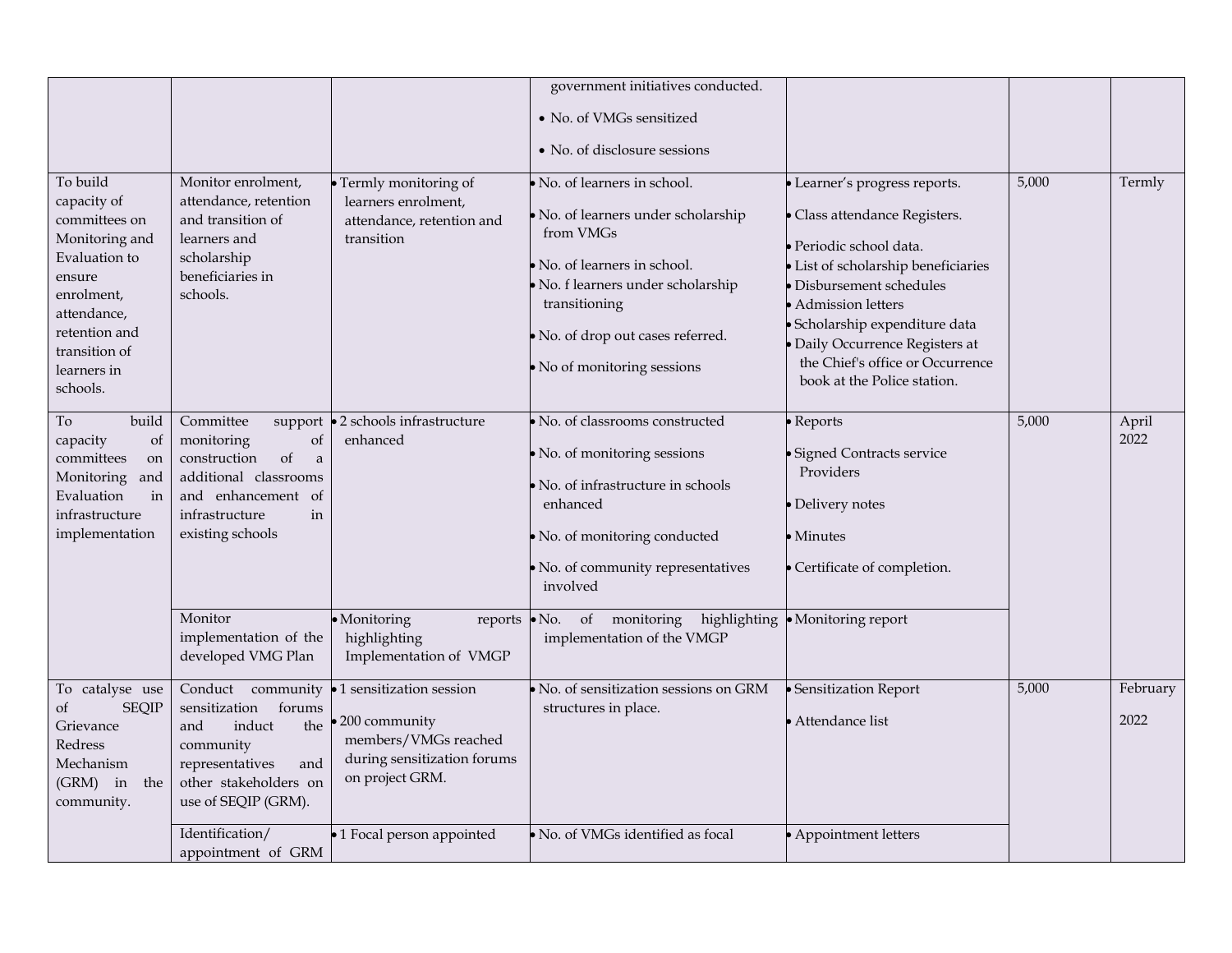|                                                                     | focal persons<br>committees                                                                            | and •2 GRM committees formed<br>at location and Sub -<br>County levels | points/persons<br>• No. of GRM committees formed                                                                                                                                                                       | • List of Focal persons<br>$\bullet$ Reports                                         |       |               |
|---------------------------------------------------------------------|--------------------------------------------------------------------------------------------------------|------------------------------------------------------------------------|------------------------------------------------------------------------------------------------------------------------------------------------------------------------------------------------------------------------|--------------------------------------------------------------------------------------|-------|---------------|
| To enhance<br>linkages/<br>networking with<br>other<br>stakeholders | Support<br>empowerment<br>programs undertaken<br>by parents/guardians<br>for project<br>sustainability | • 10 parents/guardians<br>supported                                    | • No. of empowerment programs<br>enhanced.<br>• No. of IGAs supported<br>• No. of stakeholder sensitization<br>forums/fora<br>• No. Income Generating Activities<br>initiated.<br>• No. of joint partnership meetings. | $\bullet$ Minutes<br>$\bullet$ Reports<br>$\bullet$ IGAs<br>• Partnership agreements | 5,000 | April<br>2022 |

## **5. Culturally appropriate procedures in place to receive and address grievances by these groups arising from project implementation.**

Structures are in place to address grievances from community members including council of elders, beach management units, local administration and project implementation committees. They also use village council of elders, use local administrative units and *nyumba kumi* initiative in case of any grievances encountered by community members.

SEQIP will put the following GRM measures in place.

- Training of Sub county stakeholders on GRM;
- Register reported cases using the already developed grievance register;
- GRM focal person will be appointed and oriented on GRM activities to actively follow up on VMG complaints.
- The VMGs will be sensitized on GRM during outreaches.

**Prepared by** 

**Name: Julie Omolo Position: Social Safeguards - PSDO Date: 29<sup>th</sup> /11/2020** 

**Consulted representative of VMG community:**

**Name:** List attached **Position: VMG Focal Point Date: 29<sup>th</sup> /11/2020**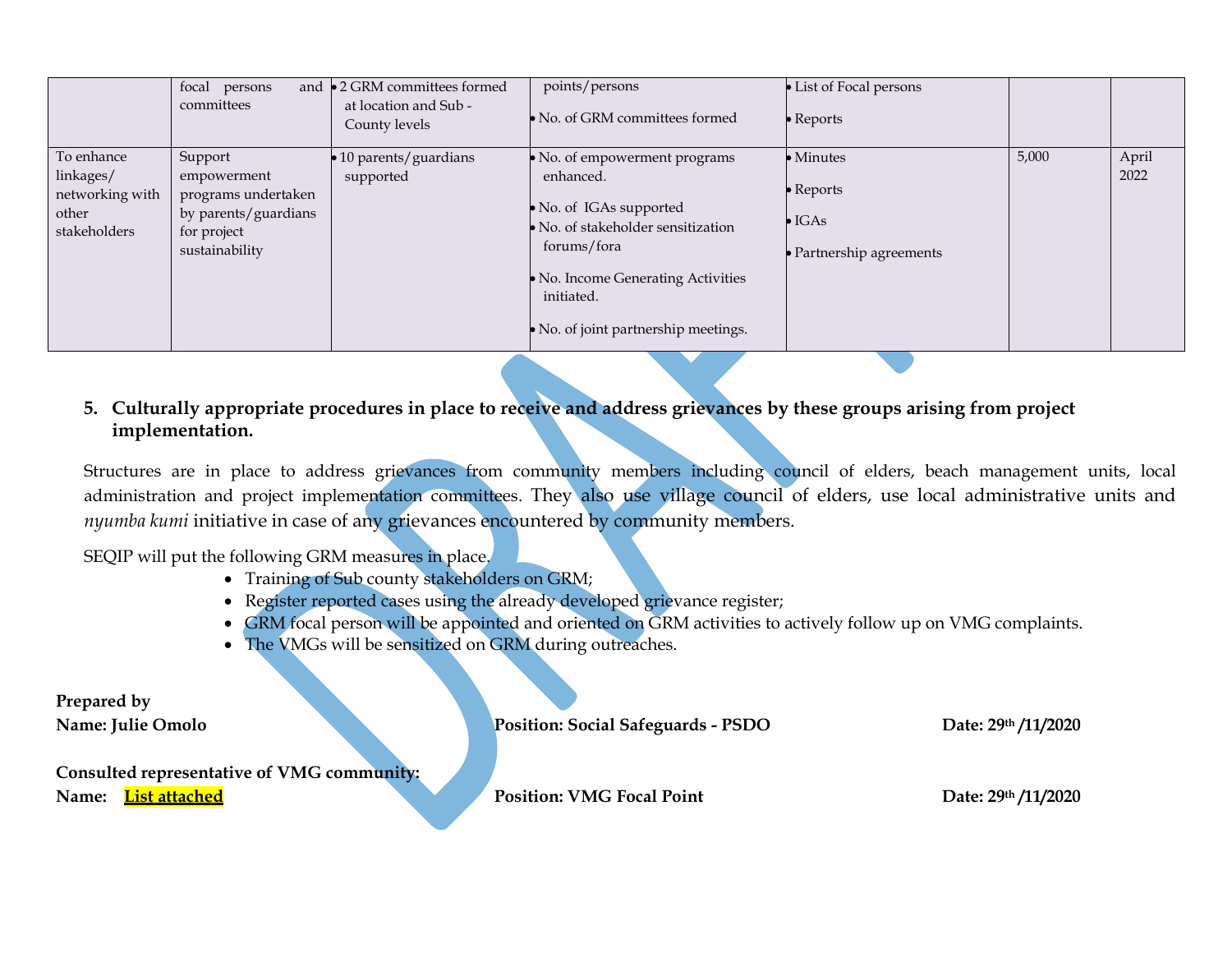**Checked and verified by Sub - Component Lead Name: Florence Musalia Position: Safeguards Focal Point - DDE Date: 29th /11/2020**

**Annex: Photos**